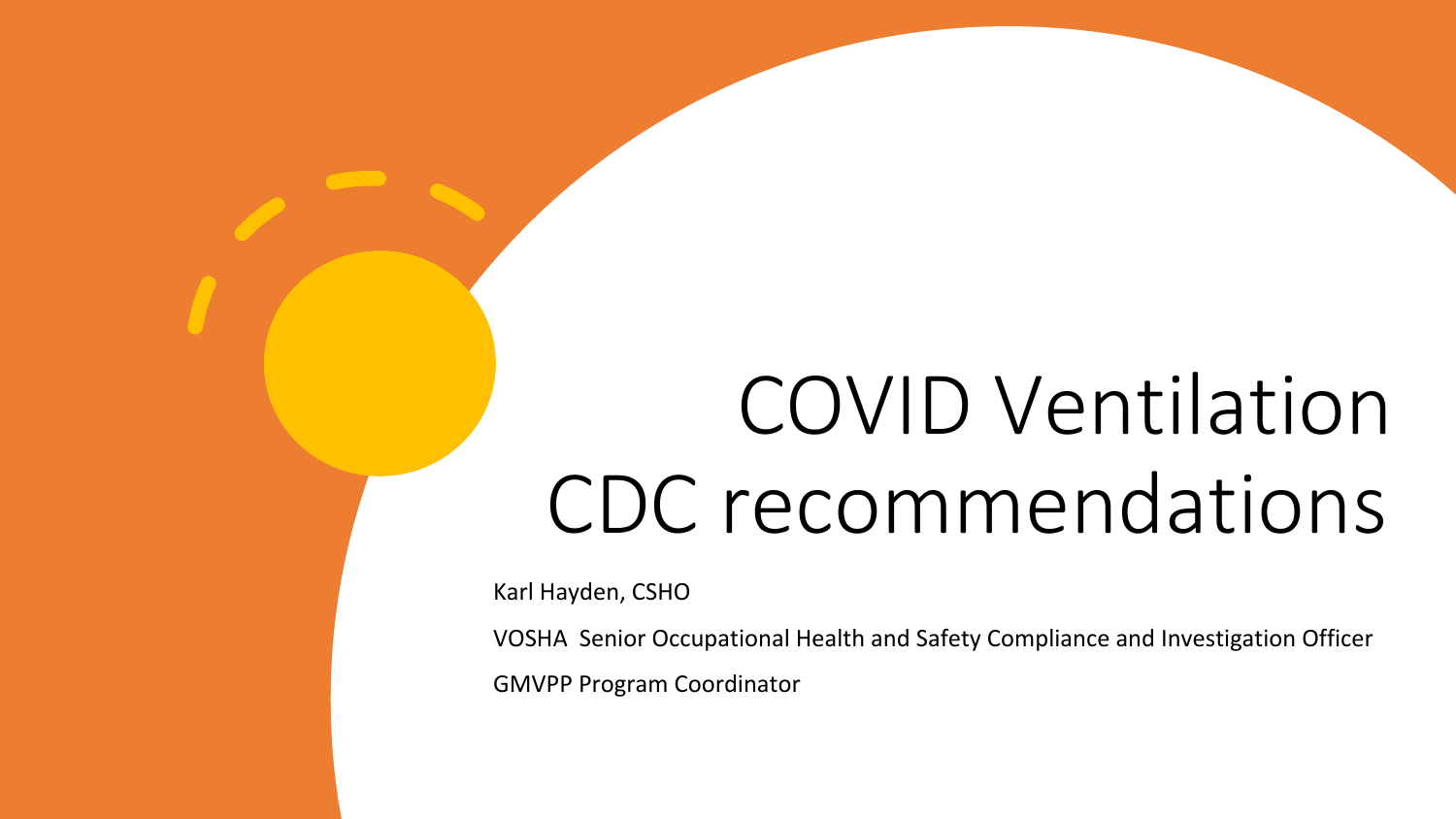#### Layered Defense

- Social Distancing
- Worker screening
- Mask wearing
- Hand Washing
- Disinfecting frequently used surfaces
- Ventilation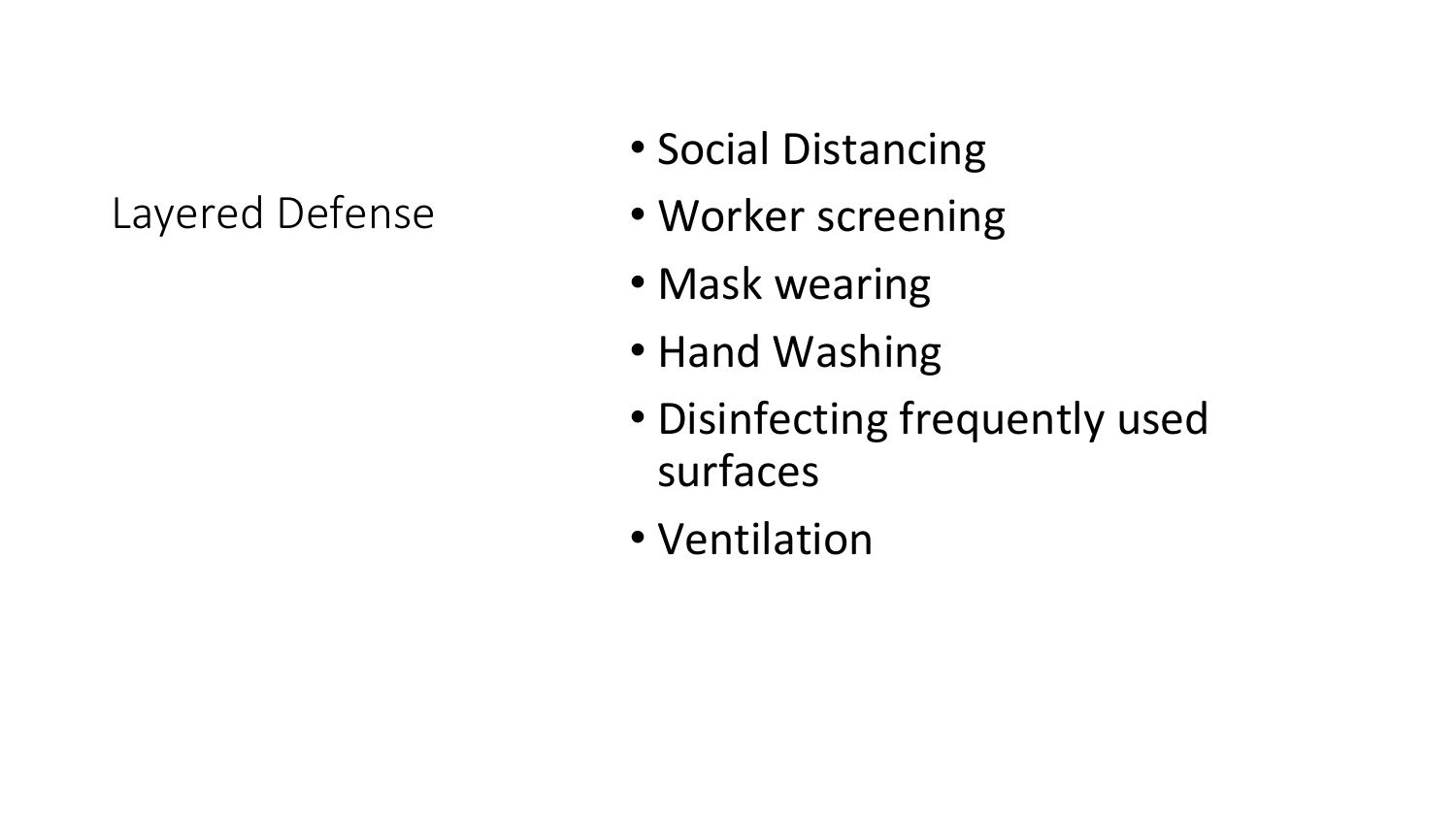### Ventilation

Increase outdoor air circulation

- Increase outdoor air ventilation, using caution in highly polluted areas.
- When weather conditions allow, increase fresh outdoor air by opening windows and doors.
- Do not open windows and doors if doing so poses a safety or health risk (e.g., risk of falling, triggering asthma symptoms) to occupants in the building.
- Decrease occupancy in areas where outdoor ventilation cannot be increased.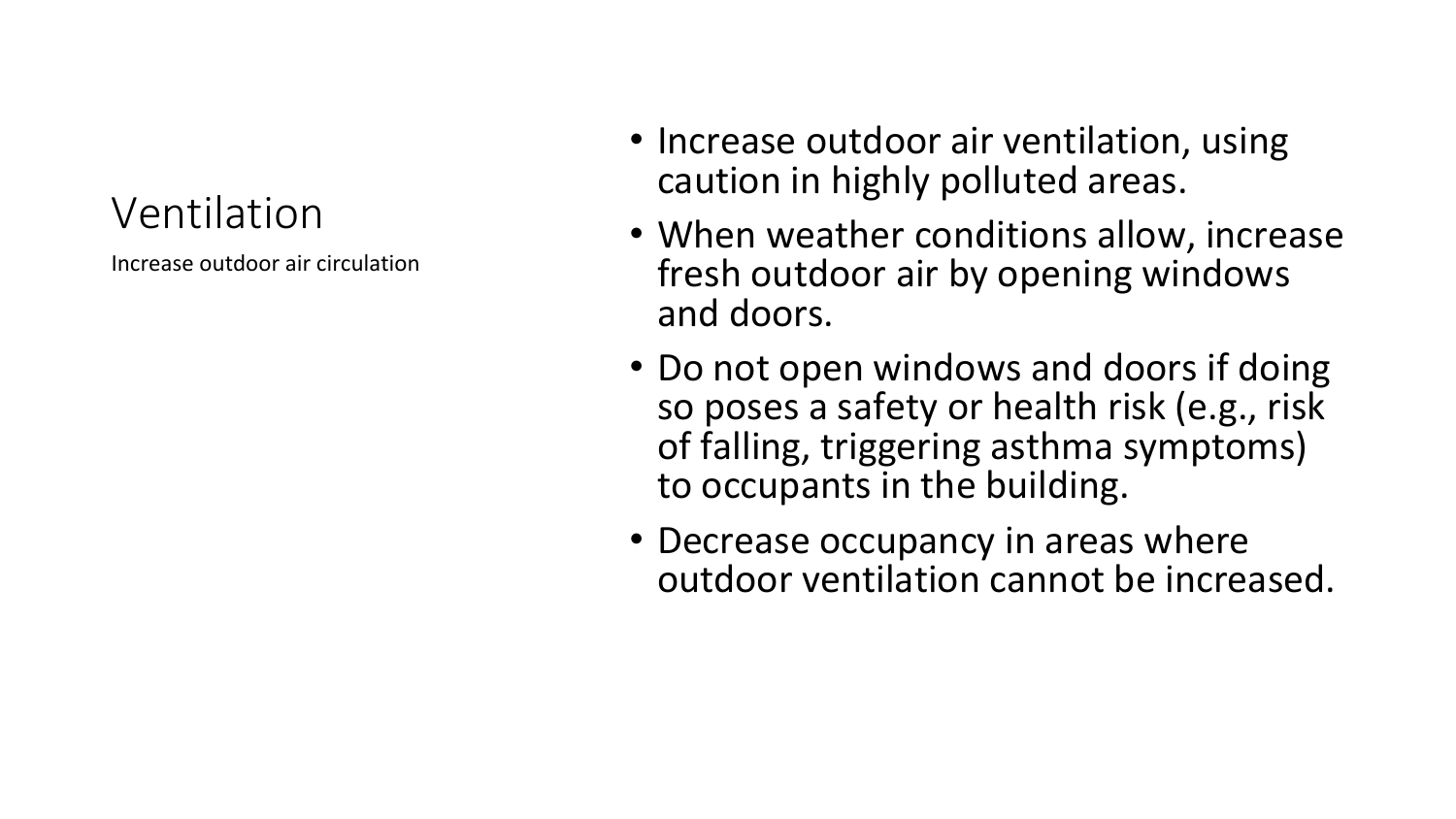Fans

- Use fans to increase the effectiveness of open windows.
- Avoid placing fans in a way that could potentially cause contaminated air to flow directly from one person over another.
- One helpful strategy is to use a window fan, placed safely and securely in a window, to exhaust room air to the outdoors. This will help draw fresh air into room via other open windows and doors without generating strong room air currents.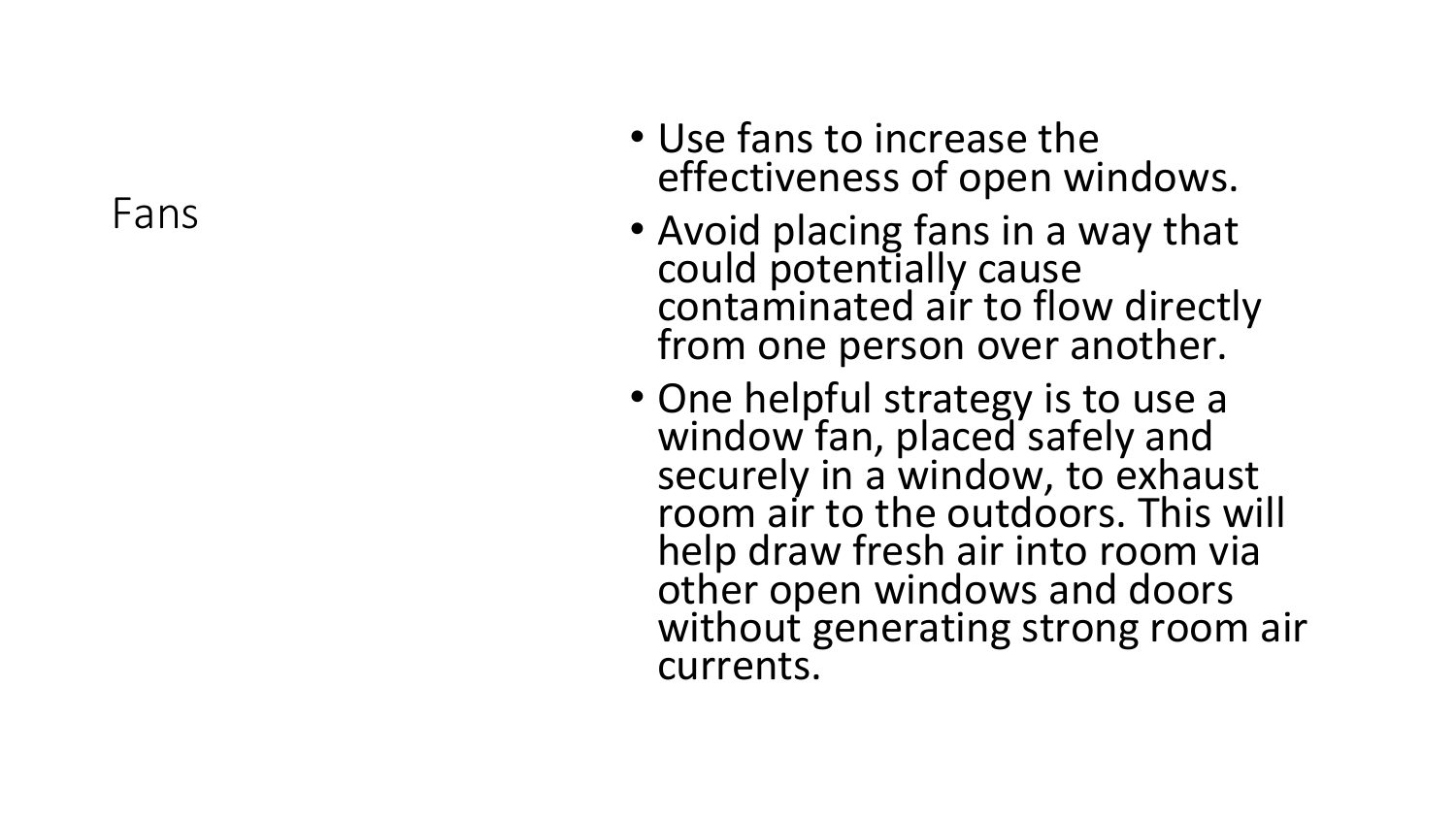### Indoor HVAC recommendations

- Ensure ventilation systems operate properly and provide acceptable indoor air quality for the current occupancy level for each space.
- Increase airflow to occupied spaces when possible.
- Turn off any demand-controlled ventilation (DCV) controls that reduce air supply based on occupancy or temperature during occupied hours.
- In homes and buildings where the HVAC fan operation can be controlled at the thermostat, set the fan to the "on" position instead of "auto," which will operate the fan continuously, even when heating or air-conditioning is not required.
- Open outdoor air dampers beyond minimum settings to reduce or eliminate HVAC air recirculation. In mild weather, this will not affect thermal comfort or humidity. However, this may be difficult to do in cold, hot, or humid weather.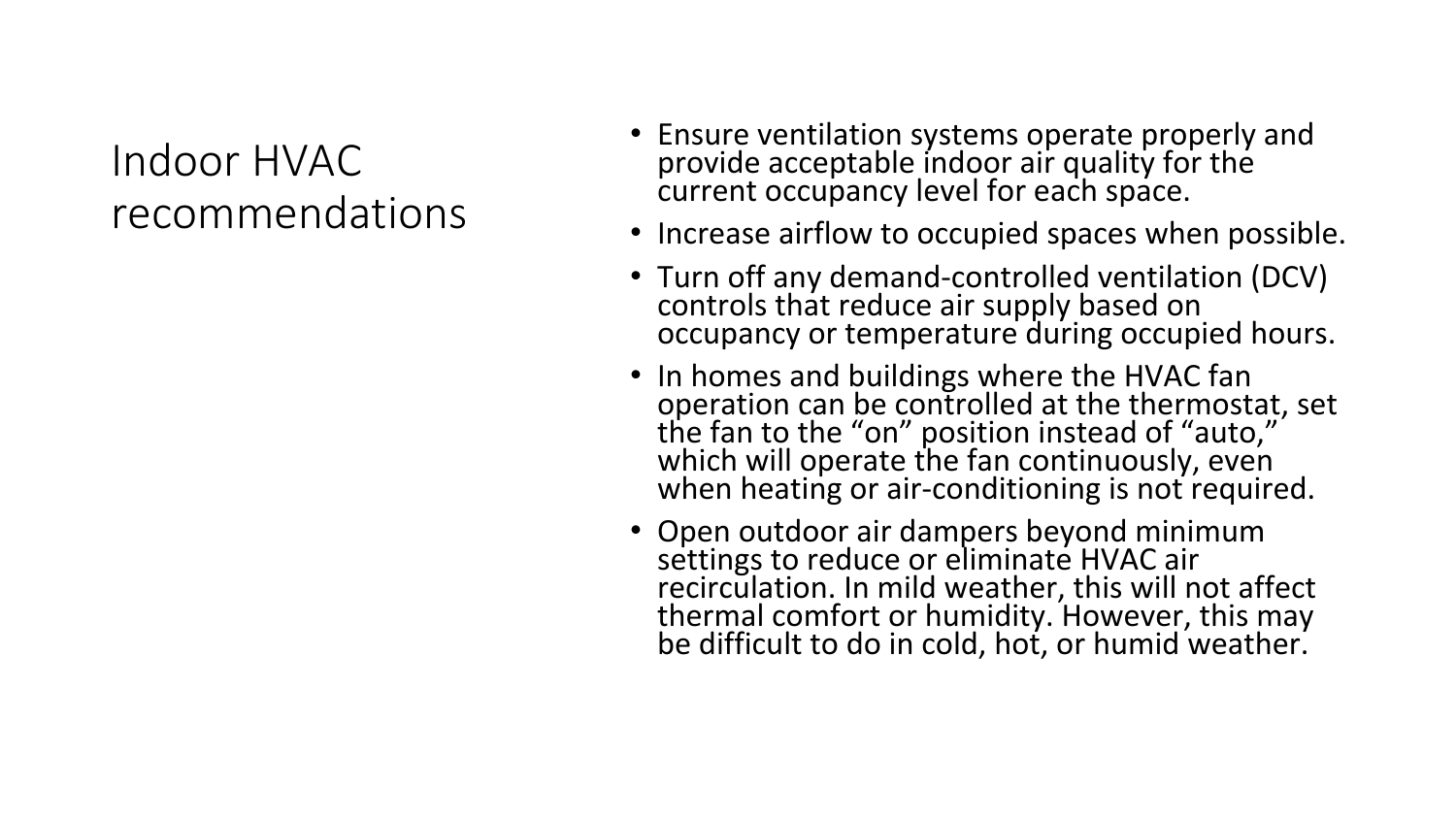Other ways to increase flow.

- Improve central air filtration:
- Increase air filtration to as high as possible without significantly reducing design airflow.
- Inspect filter housing and racks to ensure appropriate filter fit and check for ways to minimize filter bypass.
- Check filters to ensure they are within their service life and appropriately installed.
- Ensure restroom exhaust fans are functional and operating at full capacity when the building is occupied.
- Inspect and maintain local exhaust ventilation in areas such as kitchens, cooking areas, etc. Operate these systems any time these spaces are occupied. Consider operating these systems, even when the specific space is not occupied, to increase overall ventilation within the occupied building.